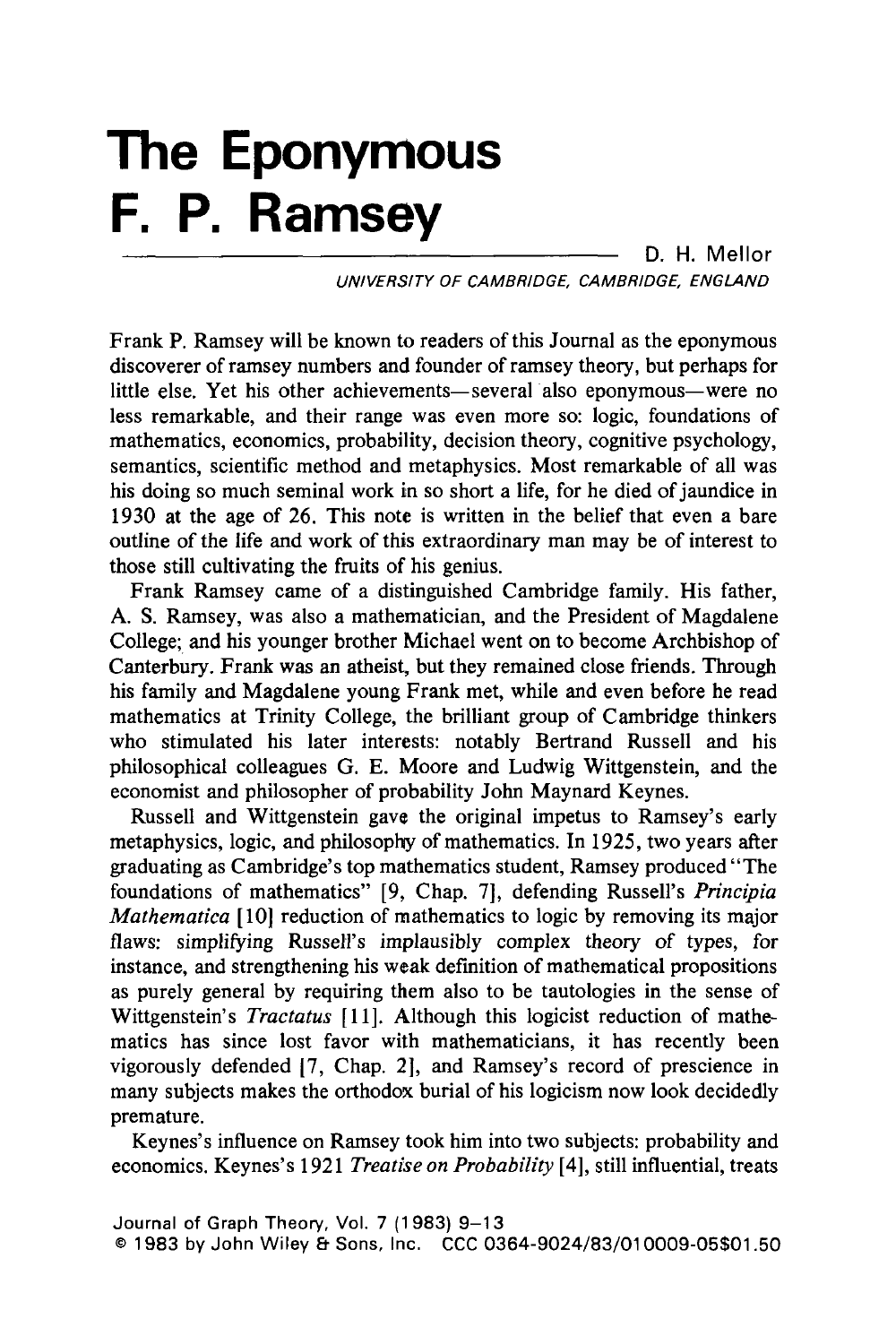it **as** an extension of deductive logic, the logic of conclusive inference, to inductive logic, the logic of reasonable inconclusive inference. It appeals to a primitive logical relation of "partial entailment" which, when measurable, uses probability to say how strong an inference is from the one related proposition to the other. Ramsey criticised this theory so effectively, however, that Keynes himself abandoned it, although it was later revived in the work of Carnap [1] and others. Ramsey's own theory, in his 1926 "Truth and probability" [9, Chap. **31,** by showing how to use gambling behavior to measure people's expectations (subjective probabilities) and wants (utilities), laid foundations for modem theories of subjective probability and Bayesian decision making [ **31.** 

Despite Ramsey's demolition of his *Treatise,* Keynes got Ramsey a Fellowship at King's College Cambridge in 1924 at the ripe age of 21, and encouraged him to work on problems in economics. There resulted "A contribution to the theory of taxation" and **"A** mathematical theory of saving" [9, Chaps. 10 and **111,** appearing in *The Economic Journd* in 1927 and 1928, respectively. In his obituary of Ramsey [8, p. XI, Keynes called the latter "one of the most remarkable contributions to mathematical economics ever made," and-since 1960-each paper has generated a flourishing branch of economic theory: optimal taxation and optimal accumulation [9, p. **141.** 

It will be noted that these economics papers, like nearly all Ramsey's work, took decades to be caught up with and developed by others. This was partly because Ramsey's work was generally highly original and thus hard to appreciate. But the very simplicity and clarity of Ramsey's prose tends to conceal the depth and precision of his thought. His writing is so free of jargon, so unacademically light and easy, that one can readily underrate ituntil one tries to think through the matter oneself. Moreover Ramsey was not a controversialist. As his friend and early mentor at Magdalene, the critic and poet **I. A.** Richards put it in a radio program about Ramsey, "he never was a showman at all, not the faintest trace of trying to make a figure of himself. Very modest, gentle, and on the whole he refrained almost entirely from argumentative controversy.. . He felt too clear in his own mind, **I**  think, to want to refute other people" *[6];* a fact confirmed by his wife and other surviving friends. *So* it is perhaps not surprising that more flamboyant and forceful figures should have overshadowed Ramsey's reputation in the decades following his death, and diverted attention from his work.

That certainly happened in philosophy, which in the thirties and forties in Cambridge was dominated by Wittgenstein. Much of Ramsey's philosophy was therefore not picked up straight away, and was only belatedly rediscovered via the influence, largely in America, of the first edition of Ramsey's major works 181, put out in 1931 by his friend R B. Braithwaite, now Knightbridge Professor Emeritus of Philosophy at Cambridge. Phil6 sophy, as Braithwaite said in his introduction to that work, was Ramsey's "vocation" if not his profession, and it would be quite impossible here to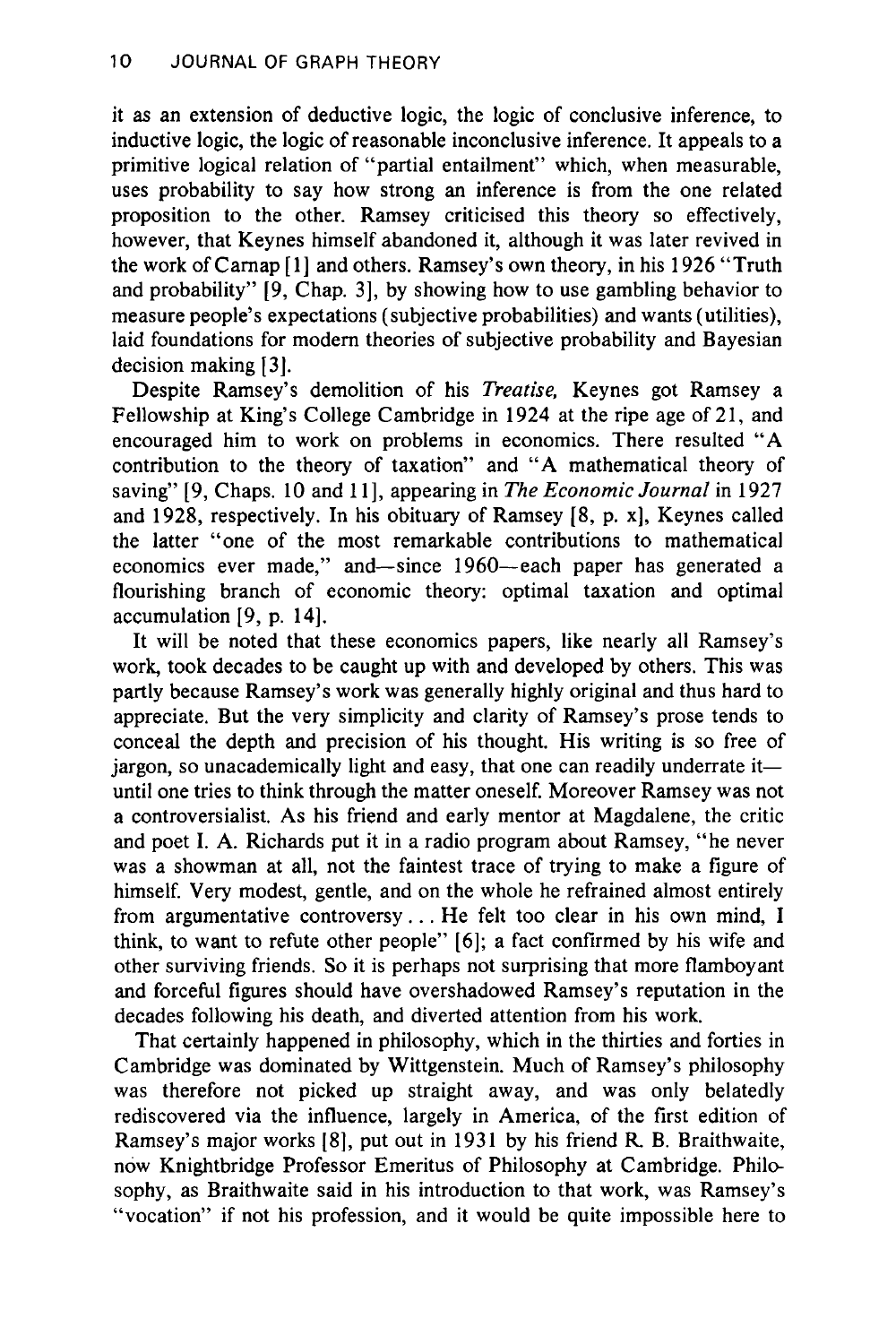summarize his philosophical output, let alone its present influence and ramifications. For the work, see [8] or [9]; for an idea of the present condition of Ramsey's kind of pragmatist philosophy, see the essays in [ **71,** written to commemorate the fiftieth anniversary of his death. Here two examples will have to serve to illustrate the striking originality and profound simplicity of Ramsey's philosophical thought.

First, Ramsey's (subsequently so-called) "redundancy theory" of truth. Pilate's notorious question "What is truth?"-what does it mean to call a belief or assertion true? $-$  is as old and elusive as anything in philosophy. Ramsey disposed of it in a two page aside to a paper, "Facts and propositions" 19, Chap. 21, on pragmatist semantics: "It is evident," he says, "that 'It is true that Caesar was murdered' means no more than that Caesar was murdered." To think that another person's belief is true is just to be aware of sharing it; so there is, as Ramsey said, no separate problem of truth. The problem instead is to say what belief is: how it differs generically from other attitudes like hope and fear, and how one specific belief differs from another. But only recently have most philosophers been weaned away from Pilate's problem and come to follow up Ramsev's own admittedly sketchy ideas on how to solve the real one.

Secondly, in his posthumously published "Theories" [9, Chap. 4], Ramsey strikingly anticipated much later ideas of how scientific theorizing works. He saw much sooner than nost that defining theoretical entities (such as fundamental particles) in observable or operational terms made no sense of how in practice theories are developed to apply to and explain new phenomena. Theoretical predicates, he said, are actually treated like existentially quantified variables—and such a presentation of a theory is in consequence now called its "Ramsey sentence." It follows that parts of theories cannot be understood, or assessed for truth or falsity, on their own, since they contain bound variables: as Ramsey put it, "we have to consider what else we might be going to add to our [theoryj, or hoping to add, and consider whether [it] would be certain to suit any further additions" [9, p. 1211. Hence also, rival theories may give quite different meanings to theoretical concepts which they appear to share, such as Newtonian and relativistic mass, so that they are rather "incommensurable" than simply incompatible. Again in Ramsey's words "the adherents of two such theories could quite well dispute, although neither affirmed anything the other denied' [9, p. 1221. Much methodological and historical literature on science from about 1960 (see **151)** has concerned itself with just these problems of comparing and assessing theories in the development of science; but there is still no better account than Ramsey's of why the problems arise.

Given the relatively large amount of work Ramsey did in logic, philosophy, and economics, readers may be surprized to learn that he was in fact a mathematician by trade as well as by training. In 1926, he became a University Lecturer in mathematics, the post he held until his death four years later. But oddly enough, that is not how he came to do the work on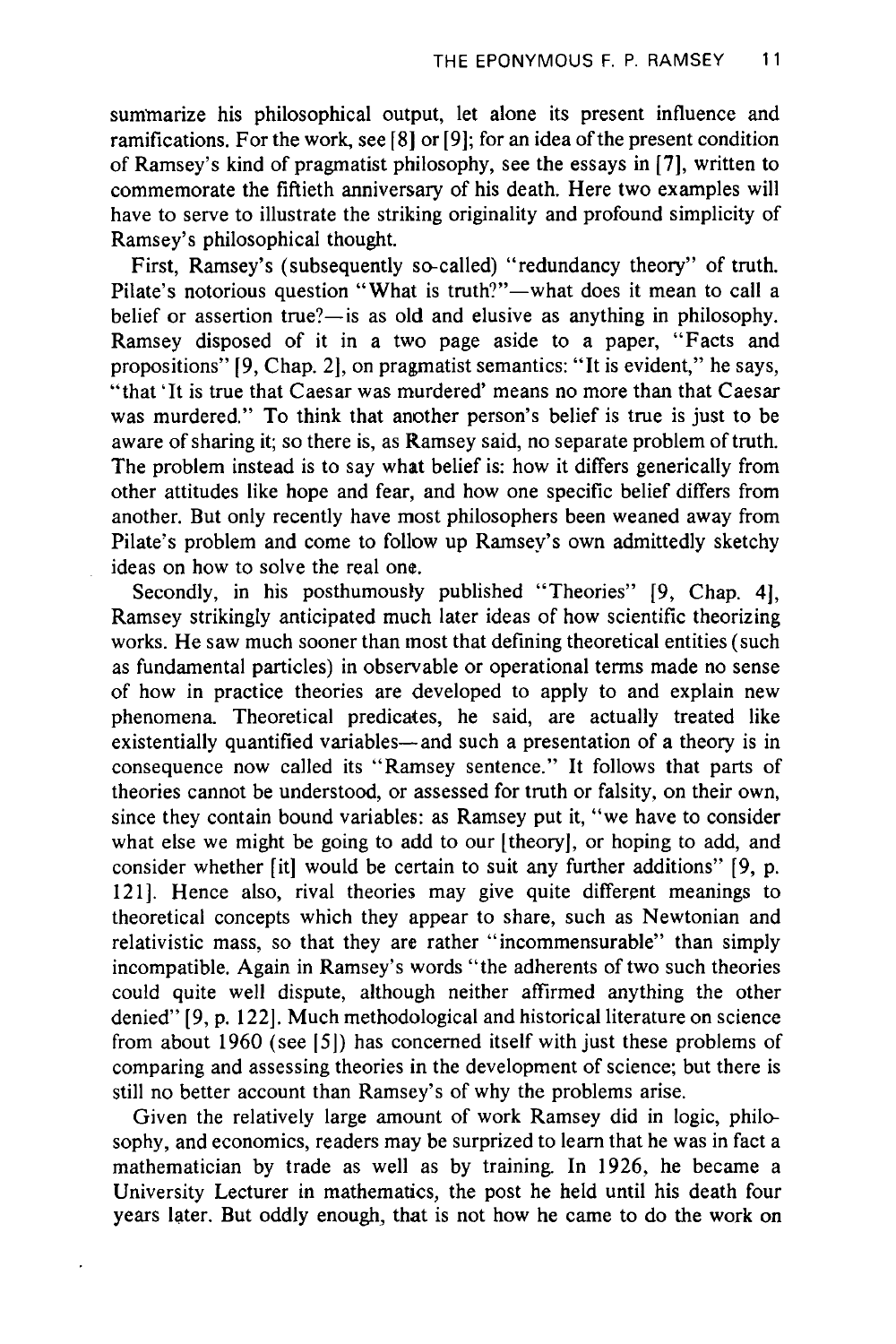which his mathematical reputation now rests. His lectures in the Cambridge Mathematics Faculty were mostly on the foundations of mathematics, not on mathematics itself; and he produced his famous theorem in a quite different and now rather ironic context.

Ramsey proves his theorem in the first eight pages of a **20** page paper "On a problem of formal logic" **[8,** Chap. **31,** which solves **a** special case of the decision problem for first-order predicate calculus with equality. The irony is that, although Ramsey produced his theorem to help solve this problem it can be solved without it. Moreover, Ramsey only solved this special case as a contribution towards solving the general decision problem, an objective which Godel [2] in effect showed to be unattainable the year after Ramsey died. *So* Ramsey's enduring fame in mathematics, which was his job, rests on a theorem he didn't need, proved in the course of trying to do something we now know can't be done!

We cannot be sure how Ramsey would have reacted to Godel's result, but it is not the least tragic aspect of Ramsey's early death that he did not live to see and exploit it. **As** Braithwaite remarked in the radio programme already alluded to, "Godel's paper really made mathematical logic into a professional subject and a specific and exciting branch of mathematics. I believe," Braithwaite added, "this would have excited Ramsey so much that he might have galloped down this for ten years or so." Given what has come from the eight pages of mathematics Ramsey did produce, we can only conjecture the enormity of our loss.

## **References**

- R Carnap, *Logical Foundations of Probability,* 2nd ed. University of Chicago Press, Chicago (1962).
- [2] K. Gödel, Uber formal unentscheidbare Sätze der Principa Mathematica und verwandter Systeme I. *Monatshefte fur Mathematic und Physik* **38 (1931) 173-198.**
- **R** C. Jeffrey, *The Logic of Decision.* McGraw-Hill, New York **(1 965).**
- J. M. Keynes, *A Treatise on Probability.* Macmillan, London **(1921).**
- T. **S.** Kuhn, *The Structure of Scientific Revolutions,* 2nd ed. University of Chicago Press, Chicago **(1970).**
- D. H. Mellor, Better than the stars. *BBC Radio 3 Documentary*  transmitted *27* February **1978.**
- D. H. Mellor, ed. *Prospects for Pragmatism.* Cambridge Univ. Press, Cambridge (1 **980).**
- F. P. Ramsey, *The Foundations of Mathematics,* R B. Braithwaite, Ed. Routledge & Kegan Paul, London ( **193 1).**